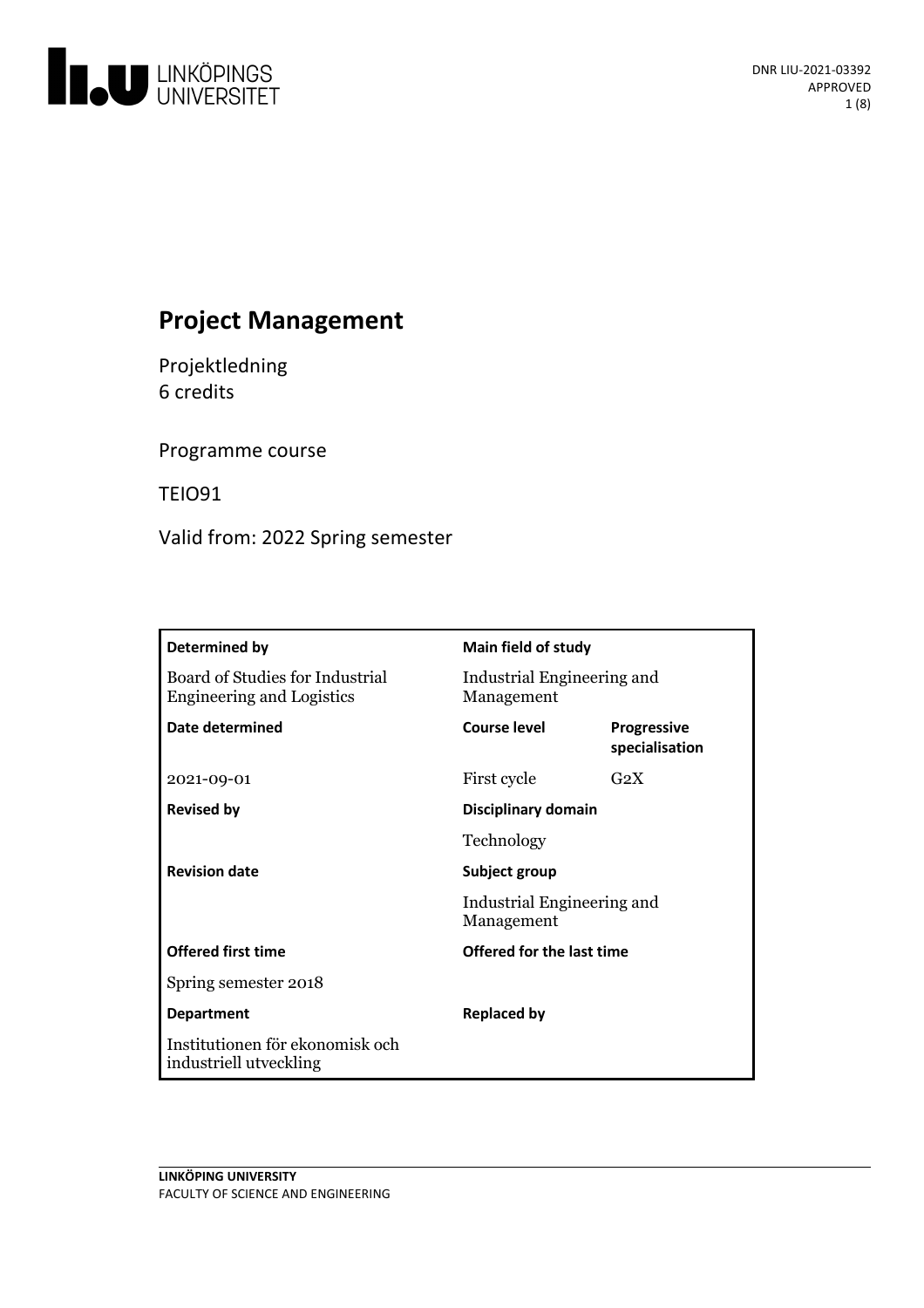# Specific information

May not be included in the same degree as TEIO04.

# Course offered for

- Master of Science in Industrial Engineering and Management
- Master of Science in Industrial Engineering and Management International
- Master's Programme in Intelligent Transport Systems and Logistics

## Prerequisites

Industrial Economics

# Intended learning outcomes

After the course the student should be able to

- Use models and theories concerning organisation, management and control
- Motivate project models and methods considering the project context and
- conditions.<br>• Explain the consequences of project leadership for individuals, groups and result.

## Course content

Project methods and tools. Project planning. Research of industrial project management. The project manager's role. Different types of projects and project control

# Teaching and working methods

It is possible to follow the course online.

## Examination

| TEN <sub>1</sub> | Written exam | 3 credits | U, 3, 4, 5 |
|------------------|--------------|-----------|------------|
| UPG <sub>1</sub> | Project work | 3 credits | U.G        |

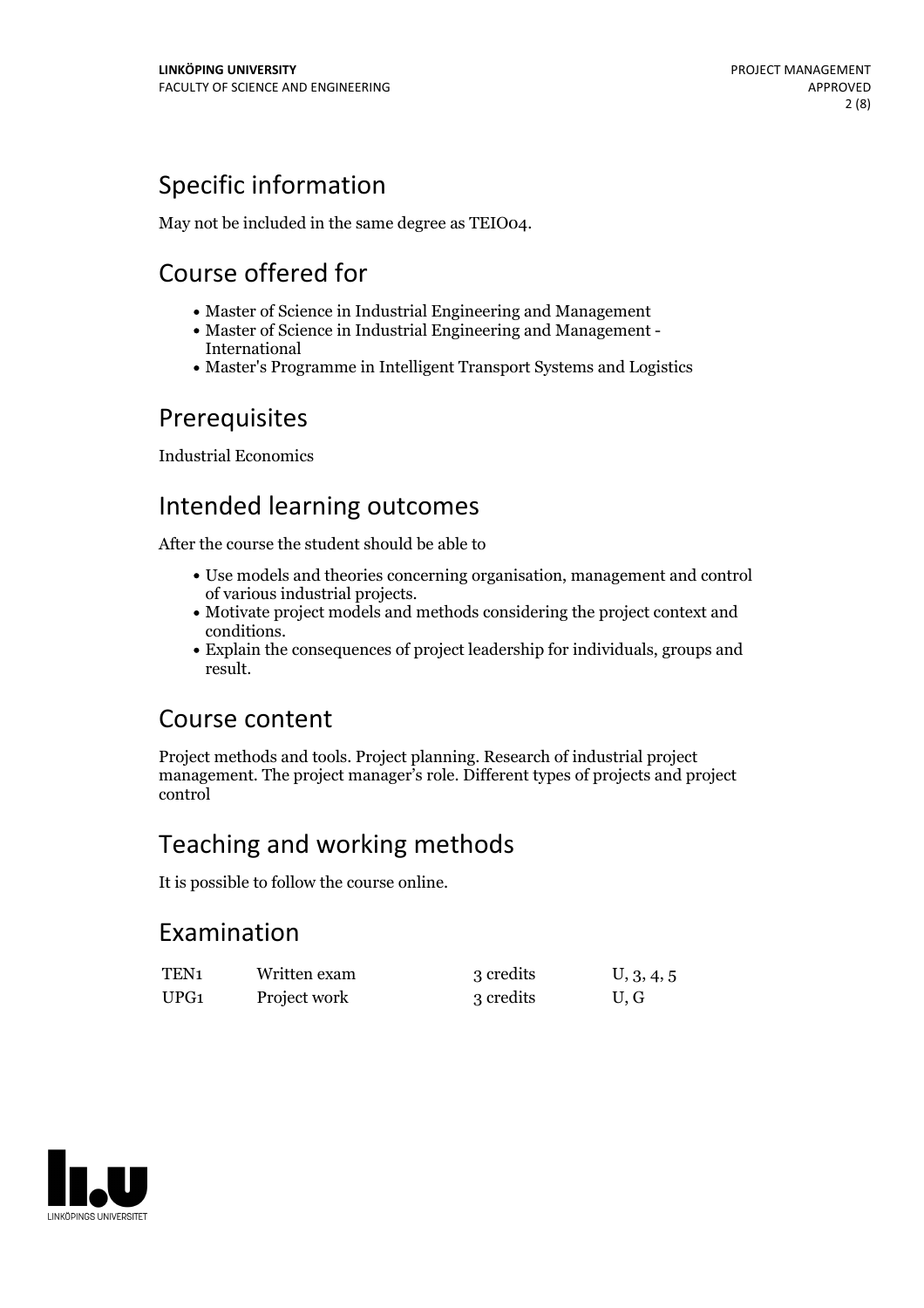## Grades

Four-grade scale, LiU, U, 3, 4, 5

# Other information

*Supplementary courses:* Project based organisation and management

### **About teaching and examination language**

The teaching language is presented in the Overview tab for each course. The examination language relates to the teaching language as follows:

- If teaching language is "Swedish", the course as a whole could be given in Swedish, or partly in English. Examination language is Swedish, but parts
- of the examination can be in English. If teaching language is "English", the course as <sup>a</sup> whole is taught in English. Examination language is English. If teaching language is "Swedish/English", the course as <sup>a</sup> whole will be
- taught in English if students without prior knowledge of the Swedish language participate. Examination language is Swedish or English depending on teaching language.

### **Other**

The course is conducted in a manner where both men's and women's experience and knowledge are made visible and developed.

The planning and implementation of a course should correspond to the course syllabus. The course evaluation should therefore be conducted with the course syllabus as a starting point.

If special circumstances prevail, the vice-chancellor may in a special decision specify the preconditions for temporary deviations from this course syllabus, and delegate the right to take such decisions.

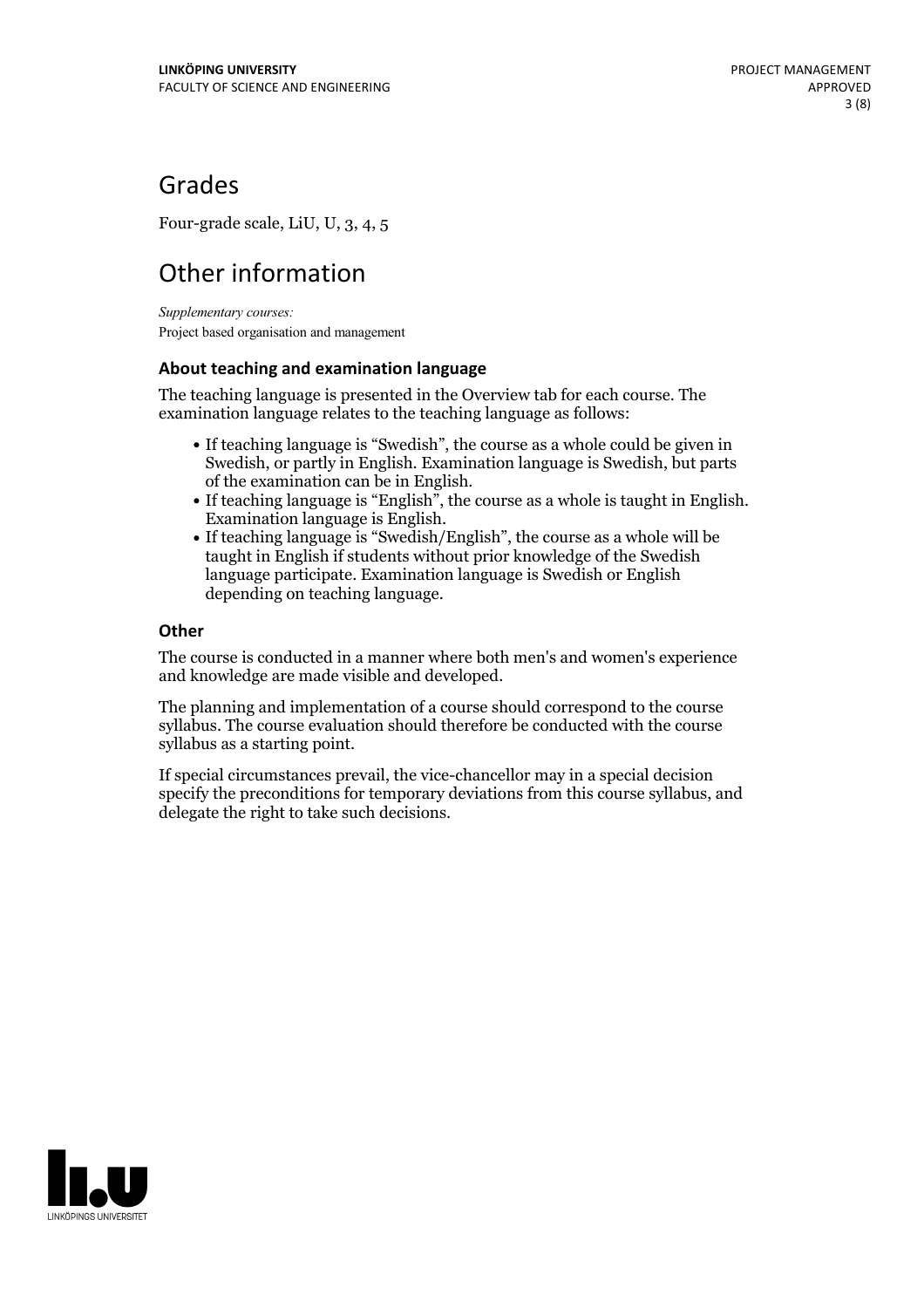## **Common rules**

## Course syllabus

A syllabus must be established for each course. The syllabus specifies the aim and contents of the course, and the prior knowledge that a student must have in order to be able to benefit from the course.

## Timetabling

Courses are timetabled after a decision has been made for this course concerning its assignment to a timetable module.

## Interruption in and deregistration from a course

The LiU decision, Guidelines concerning confirmation of participation in education (Dnr LiU-2020-02256), states that interruptions in study are to be recorded in Ladok. Thus, all students who do not participate in a course for which they have registered must record the interruption, such that the registration on the course can be removed. Deregistration from or interrupting a course is carried out using <sup>a</sup> web-based form: https://www.lith.liu.se/for- [studenter/kurskomplettering?l=en.](https://www.lith.liu.se/for-studenter/kurskomplettering?l=en)

## Cancelled courses and changes to the course syllabus

Courses with few participants (fewer than 10) may be cancelled or organised in a manner that differs from that stated in the course syllabus. The Dean is to deliberate and decide whether a course is to be cancelled or changed from the course syllabus.

## Guidelines relating to examinations and examiners

For details, see Guidelines for education and examination for first-cycle and second-cycle education at Linköping University, Dnr LiU-2020-04501 [\(http://styrdokument.liu.se/Regelsamling/VisaBeslut/917592\)](http://styrdokument.liu.se/Regelsamling/VisaBeslut/917592).

An examiner must be employed as a teacher at LiU according to the LiU Regulations for Appointments, Dnr LiU-2021-01204 [\(https://styrdokument.liu.se/Regelsamling/VisaBeslut/622784](https://styrdokument.liu.se/Regelsamling/VisaBeslut/622784)). For courses in second-cycle, the following teachers can be appointed as examiner: Professor (including Adjunct and Visiting Professor), Associate Professor (including Adjunct), Senior Lecturer (including Adjunct and Visiting Senior Lecturer), Research Fellow, or Postdoc. For courses in first-cycle, Assistant Lecturer (including Adjunct and Visiting Assistant Lecturer) can also be appointed as examiner in addition to those listed for second-cycle courses. In exceptional cases, a Part-time Lecturer can also be appointed as an examiner at both first- and second cycle, see Delegation of authority for the Board of Faculty of Science and Engineering.

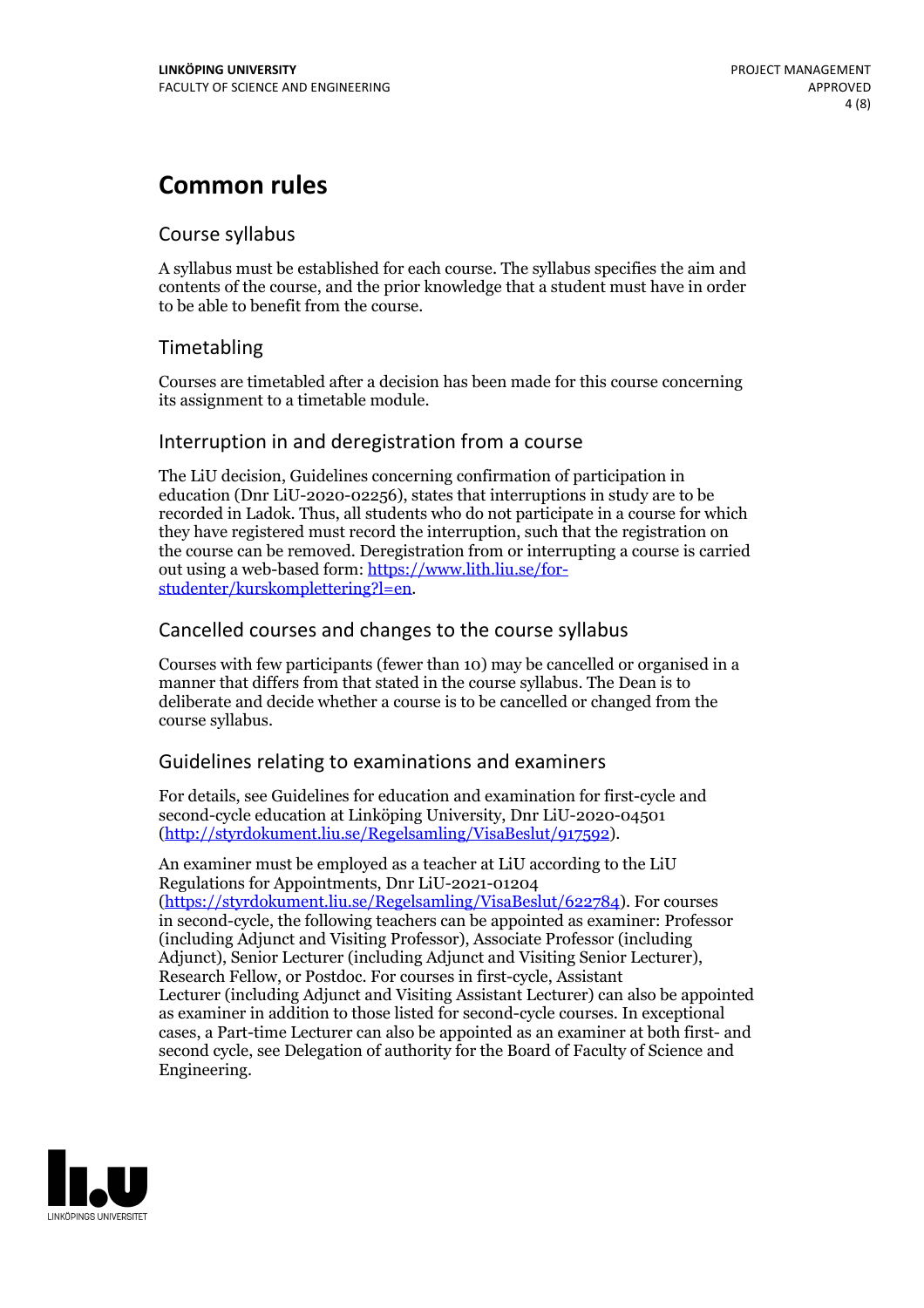## Forms of examination

#### **Principles for examination**

Written and oral examinations and digital and computer-based examinations are held at least three times a year: once immediately after the end of the course, once in August, and once (usually) in one of the re-examination periods. Examinations held at other times are to follow a decision of the faculty programme board.

Principles for examination scheduling for courses that follow the study periods:

- courses given in VT1 are examined for the first time in March, with re-examination in June and August
- courses given in VT2 are examined for the first time in May, with re-examination in August and October
- courses given in HT1 are examined for the first time in October, with re-examination in January and August
- courses given in HT2 are examined for the first time in January, with re-examination in March and in August.

The examination schedule is based on the structure of timetable modules, but there may be deviations from this, mainly in the case of courses that are studied and examined for several programmes and in lower grades (i.e. 1 and 2).

Examinations for courses that the faculty programme board has decided are to be held in alternate years are held three times during the school year in which the course is given according to the principles stated above.

Examinations for courses that are cancelled orrescheduled such that they are not given in one or several years are held three times during the year that immediately follows the course, with examination scheduling that corresponds to the scheduling that was in force before the course was cancelled or rescheduled.

When a course, or a written examination (TEN, DIT, DAT), is given for the last time, the regular examination and two re-examinations will be offered. Thereafter, examinations are phased out by offering three examinations during the following academic year at the same times as the examinations in any substitute course. If there is no substitute course, three examinations will be offered during re- examination periods during the following academic year. Other examination times are decided by the faculty programme board. In all cases above, the examination is also offered one more time during the academic year after the following, unless the faculty programme board decides otherwise. In total, 6 re-examinations are offered, of which 2 are regular re-examinations. In the examination registration system, the examinations given for the penultimate time and the last time are denoted.

If a course is given during several periods of the year (for programmes, or on different occasions for different programmes) the faculty programme board or boards determine together the scheduling and frequency of re-examination occasions.

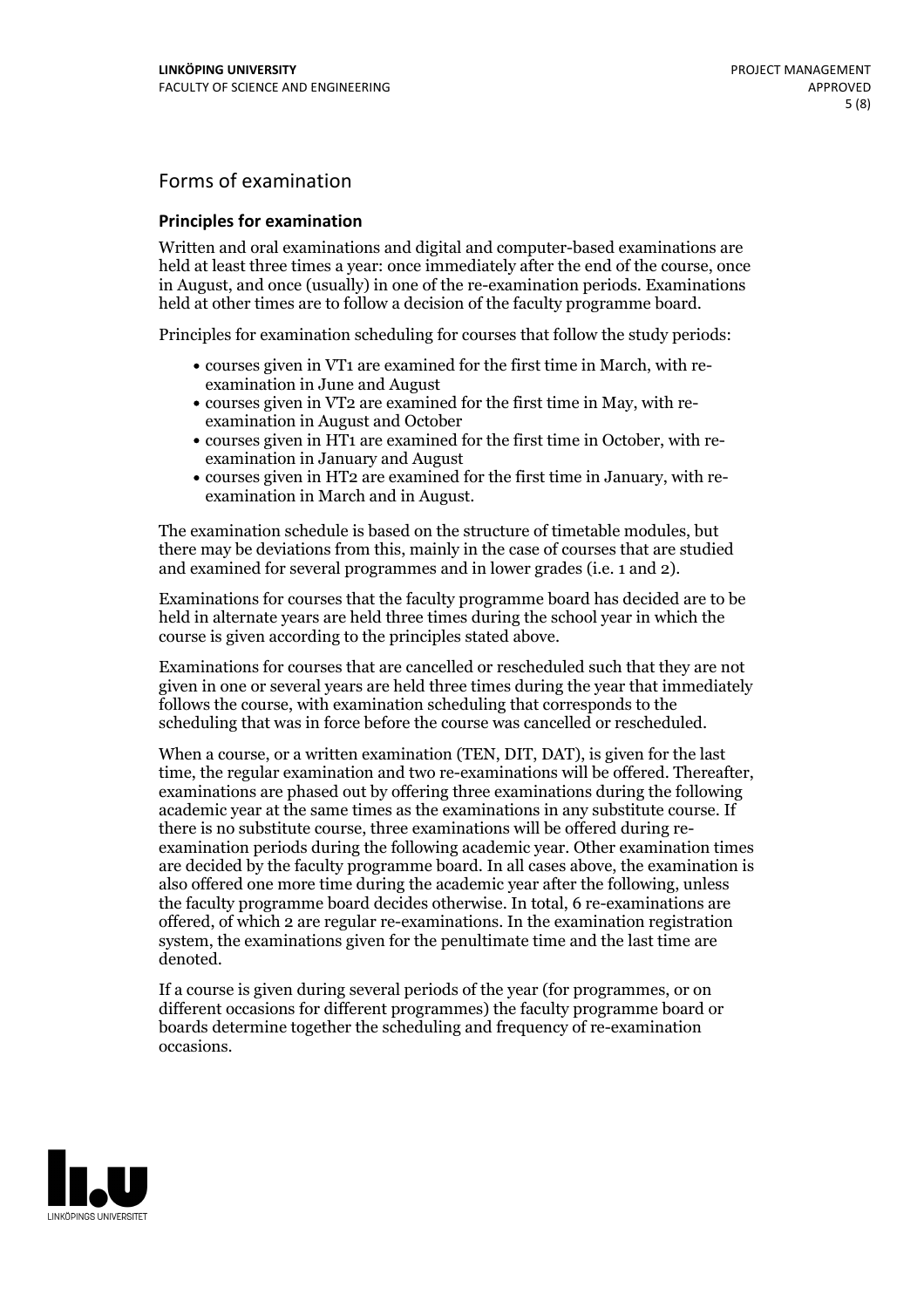### **Retakes of other forms of examination**

Regulations concerning retakes of other forms of examination than written examinations and digital and computer-based examinations are given in the LiU guidelines for examinations and examiners, [http://styrdokument.liu.se/Regelsamling/VisaBeslut/917592.](http://styrdokument.liu.se/Regelsamling/VisaBeslut/917592)

#### **Course closure**

For Decision on Routines for Administration of the Discontinuation of Educational Programs, Freestanding Courses and Courses in Programs, see DNR LiU-2021-04782. After a decision on closure and after the end of the discontinuation period, the students are referred to a replacement course (or similar) according to information in the course syllabus or programme syllabus. If a student has passed some part/parts of a closed program course but not all, and there is an at least partially replacing course, an assessment of crediting can be made. Any crediting of course components is made by the examiner.

#### **Registration for examination**

In order to take an written, digital or computer-based examination, registration in advance is mandatory, see decision in the university's rule book [https://styrdokument.liu.se/Regelsamling/VisaBeslut/622682.](https://styrdokument.liu.se/Regelsamling/VisaBeslut/622682) An unregistered student can thus not be offered a place. The registration is done at the Student Portal or in the LiU-app during the registration period. The registration period opens 30 days before the date of the examination and closes 10 days before the date of the examination. Candidates are informed of the location of the examination by email, four days in advance.

#### **Code of conduct for students during examinations**

Details are given in a decision in the university's rule book: <http://styrdokument.liu.se/Regelsamling/VisaBeslut/622682>.

#### **Retakes for higher grade**

Students at the Institute of Technology at LiU have the right to retake written examinations and digital and computer-based examinations in an attempt to achieve a higher grade. This is valid for all examination components with code "TEN", "DIT" and "DAT". The same right may not be exercised for other examination components, unless otherwise specified in the course syllabus.

A retake is not possible on courses that are included in an issued degree diploma.

#### **Grades**

The grades that are preferably to be used are Fail (U), Pass (3), Pass not without distinction  $(4)$  and Pass with distinction  $(5)$ .

- Grades U, 3, 4, 5 are to be awarded for courses that have written or digital examinations.<br>• Grades Fail (U) and Pass (G) may be awarded for courses with a large
- degree of practical components such as laboratory work, project work and

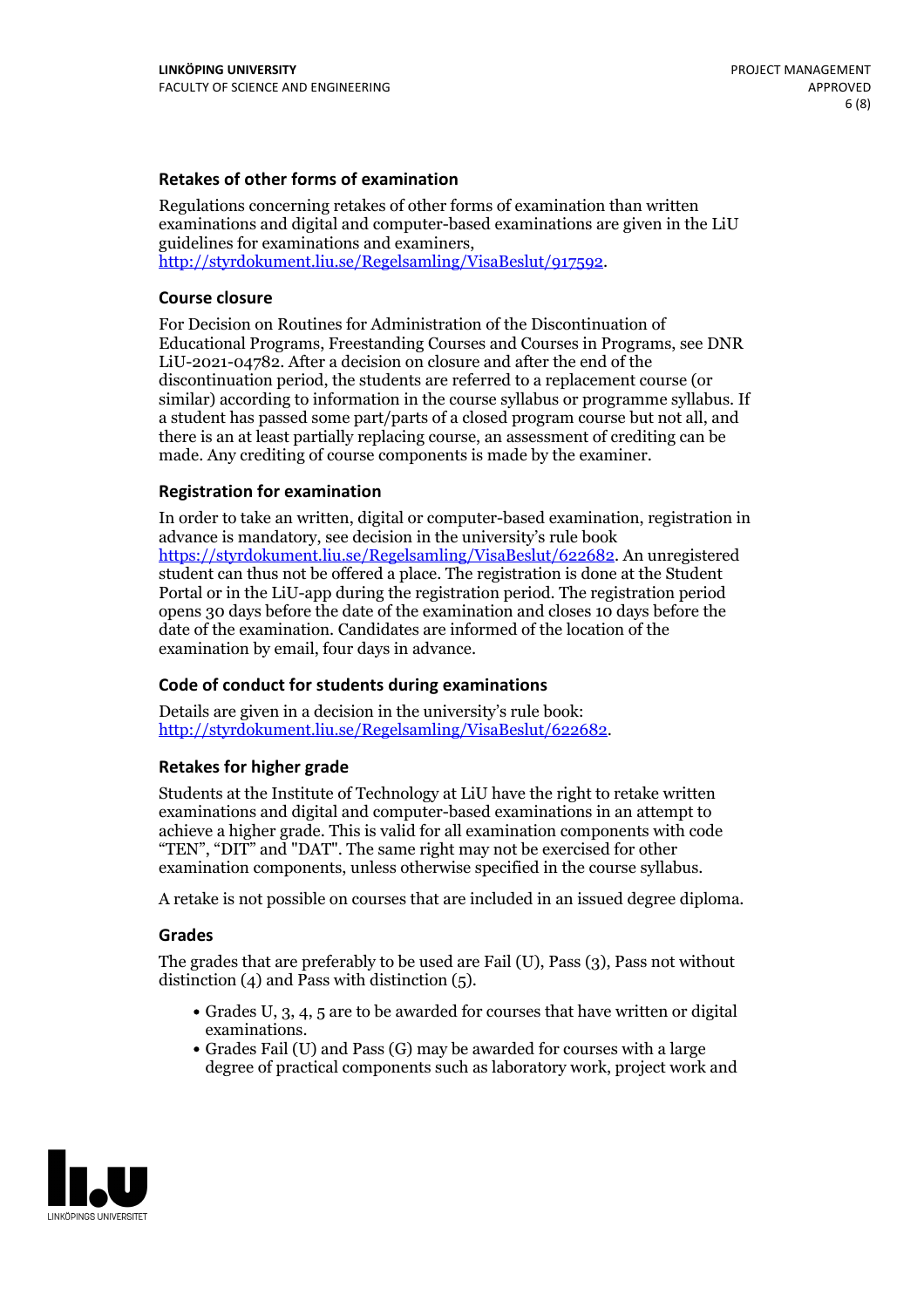group work.<br>• Grades Fail (U) and Pass (G) are to be used for degree projects and other independent work.

### **Examination components**

The following examination components and associated module codes are used at the Faculty of Science and Engineering:

- Grades U, 3, 4, 5 are to be awarded for written examinations (TEN) and
- digital examinations (DIT).<br>• Examination components for which the grades Fail (U) and Pass (G) may be awarded are laboratory work (LAB), project work (PRA), preparatory written examination (KTR), digital preparatory written examination (DIK), oral examination (MUN), computer-based examination (DAT), home
- assignment (HEM), and assignment (UPG).<br>• Students receive grades either Fail (U) or Pass (G) for other examination components in which the examination criteria are satisfied principally through active attendance such as tutorial group (BAS) or examination item
- (MOM).<br>• Grades Fail (U) and Pass (G) are to be used for the examination components Opposition (OPPO) and Attendance at thesis presentation (AUSK) (i.e. part of the degree project).

In general, the following applies:

- 
- Mandatory course components must be scored and given <sup>a</sup> module code. Examination components that are not scored, cannot be mandatory. Hence, it is voluntary to participate in these examinations, and the voluntariness must be clearly stated. Additionally, if there are any associated conditions to
- the examination component, these must be clearly stated as well.<br>• For courses with more than one examination component with grades U,3,4,5, it shall be clearly stated how the final grade is weighted.

For mandatory components, the following applies (in accordance with the LiU Guidelines for education and examination for first-cycle and second-cycle education at Linköping University,<br>[http://styrdokument.liu.se/Regelsamling/VisaBeslut/917592\)](http://styrdokument.liu.se/Regelsamling/VisaBeslut/917592):

If special circumstances prevail, and if it is possible with consideration of the nature of the compulsory component, the examiner may decide to replace the compulsory component with another equivalent component.

For possibilities to alternative forms of examinations, the following applies (in accordance with the LiU Guidelines for education and examination for first-cycle [http://styrdokument.liu.se/Regelsamling/VisaBeslut/917592\)](http://styrdokument.liu.se/Regelsamling/VisaBeslut/917592):

If the LiU coordinator for students with disabilities has granted a student the right to an adapted examination for a written examination in an examination hall, the student has the right to it.